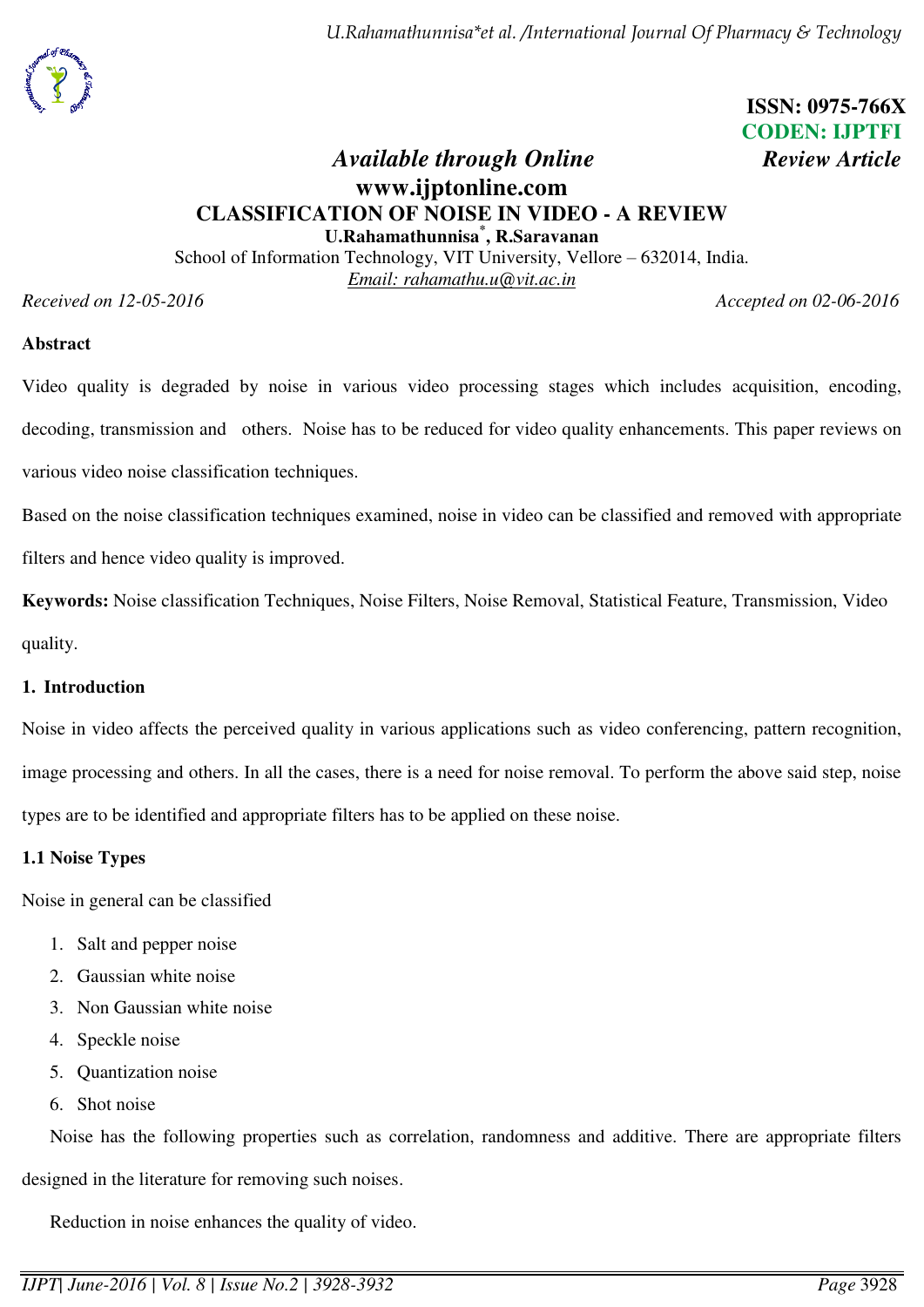## **2. General Steps for Noise Classification**



## **Figure 1: General video noise classification architecture.**

The general video noise classification architecture is depicted in Figure1. The classification steps are given as follows

- 1. Take the input video noise samples
- 2. Measure statistical features such as kurtosis, skew, mean, variance as per the requirement
- 3. Use appropriate classifier to classify the noise samples
- 4. The final output is the classified noise such as Gaussian, Non-Gaussian and salt and pepper noise.

## **3. Noise classification Techniques**

This section discuss on the various noise classification algorithms proposed in the literature. Yixin Chen and Manohar Das [1] has investigated an automatic technique for identification of noise in images. Statistical features such as kurtosis and skew ness are extracted and pattern classifiers are used to identify noise.

The observed image is modelled for additive and multiplicative noise and it is given in equation 1 and equation 2.

$$
K(i, j) = V(i, j) + B(i, j),\tag{1}
$$

 $1 \leq i \leq R, 1 \leq j \leq S$ 

$$
K(i, j) = V(i, j)B(i, j),\tag{2}
$$

 $1 \leq i \leq R, 1 \leq j \leq S$ 

 $V(i, j)$  is the Original image of RxS

 $B(i, j)$  is the additive/multiplicative noise added to the original image

Kurtosis is a measure relative to normal distribution which is given in equation 3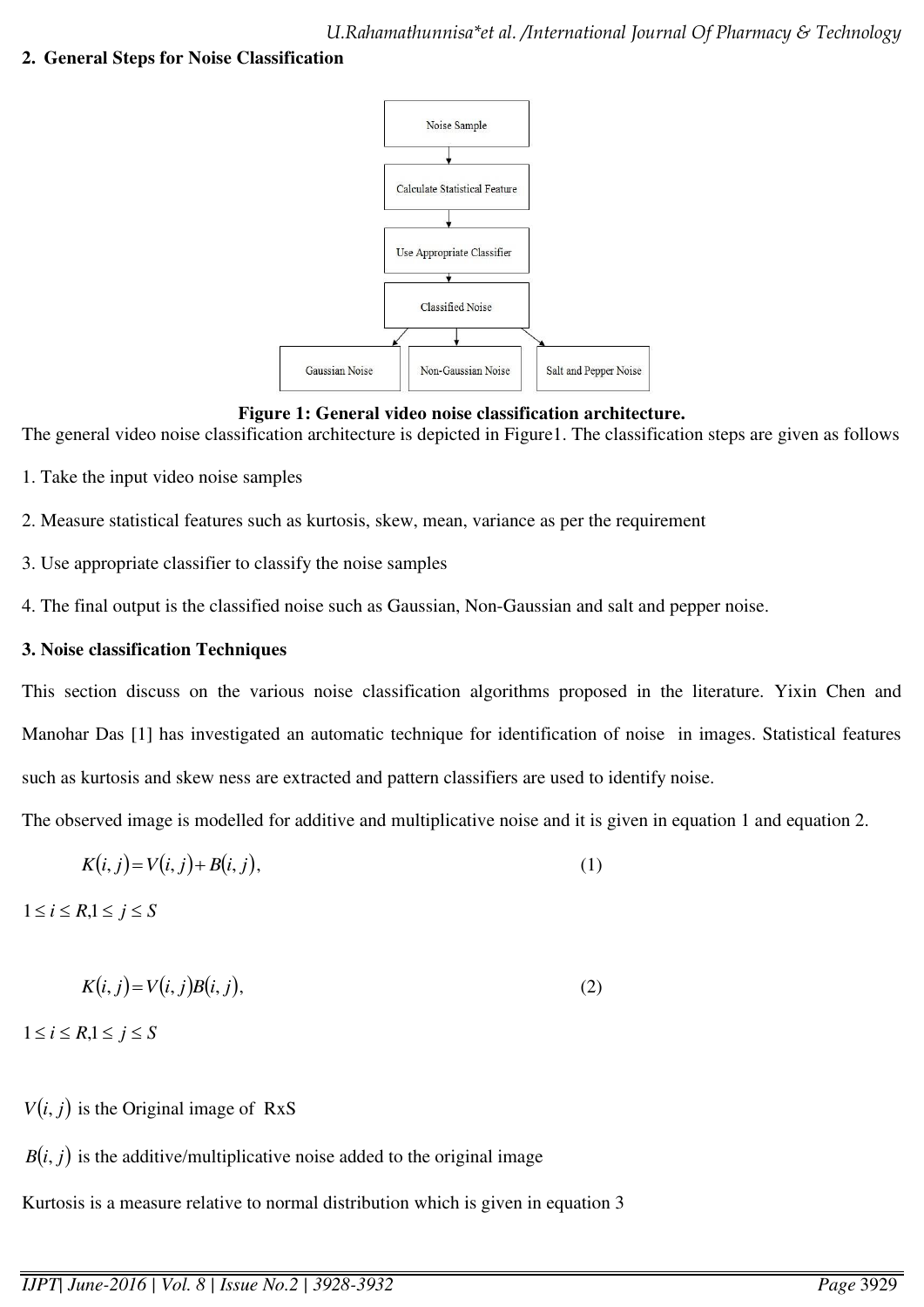$$
U.Rahamathunnisa*et al. /International Journal Of Pharmacy & Technology
$$
\nKurtosis=  $E(x-\mu)^4 / \sigma^4$ 

\n(3)

Skew ness is a measure of asymmetry and it is given in equation 4

$$
Skewness = E(x - \mu)^3 / \sigma^3
$$
 (4)

Kurtosis and skewness are the fourth and third order moments respectively.

#### **Table-1: Statistical parameters.**

| <b>Noise Type</b>           | <b>PDF</b>                                                              | <b>Mean</b>                                                     | <b>Variance</b>                                      | <b>Skew</b>    | <b>Kurtosis</b>                      | <b>Filters</b><br>selected |
|-----------------------------|-------------------------------------------------------------------------|-----------------------------------------------------------------|------------------------------------------------------|----------------|--------------------------------------|----------------------------|
| Salt and<br>pepper          | $P_a$ for y=a<br>$Pb$ for y=b<br>0 otherwise                            | $a P_a + b$<br>$P_{b}$                                          | $\left[ (a - \mu)^2 P_a + (b - \mu)^2 P_b \right] 0$ |                | Depends<br>on<br>density<br>of noise | Median                     |
| Gaussian                    | $\frac{1}{\sqrt{2\pi b}}e^{-\left(\frac{y-a^2}{2b^2}\right)\mathbf{A}}$ |                                                                 | $b^2$                                                | $\overline{0}$ | 3                                    | Weiner                     |
| Non<br>Gaussian/Uni<br>form | $\frac{1}{b-a}$ if<br>a≤y≤b<br>0 otherwise                              | $\begin{array}{c c} 1/2 & \hline (a+b) & \hline 12 \end{array}$ |                                                      | $\overline{0}$ | 1.8                                  | Weiner                     |
| Speckle                     | $P_{v} = ae^{-ay}$<br>for $y \ge 0$<br>0 for $y<0$                      | $\frac{1}{a}$                                                   | $\frac{1}{a^2}$                                      | $\overline{2}$ | 9                                    | Homo-<br>morphic           |

The measure of skewness, kurtosis, PDF, mean, variance and filters selected for Gaussian, non - Gaussian, speckle and impulse noise from [9] and [10] are given in Table 1.

Lionel Beaurepaire et.al[2] has proposed similar approach for identification of noise based on standard deviation measure and histograms. Three classes of noise image which is degraded by additive, multiplicative and impulse noises are given as input. The nature of noises are identified based on histograms. The statistical measure used in this approach is the standard deviation. The estimation of standard deviation depends on the histograms.

Vozel et.al[3] has discussed on Unsupervised learning approach and a multi threshold method is followed to classify additive, multiplicative and impulse noises. The nature of noises are identified by the statistical parameter measurements. The parameters used for estimation are the mean and variance .The quality of homogenous regions are calculated by the total uniformity .

Santhanam and Radhika[4] has investigated on noise classification algorithms based on probabilistic neural network and artificial neural network[5]. As a first step, noises are introduced in the samples. Kurtosis and skewness measures are estimated and based on probabilistic neural network approach noises are classified. Shamik tiwari et.al[6] and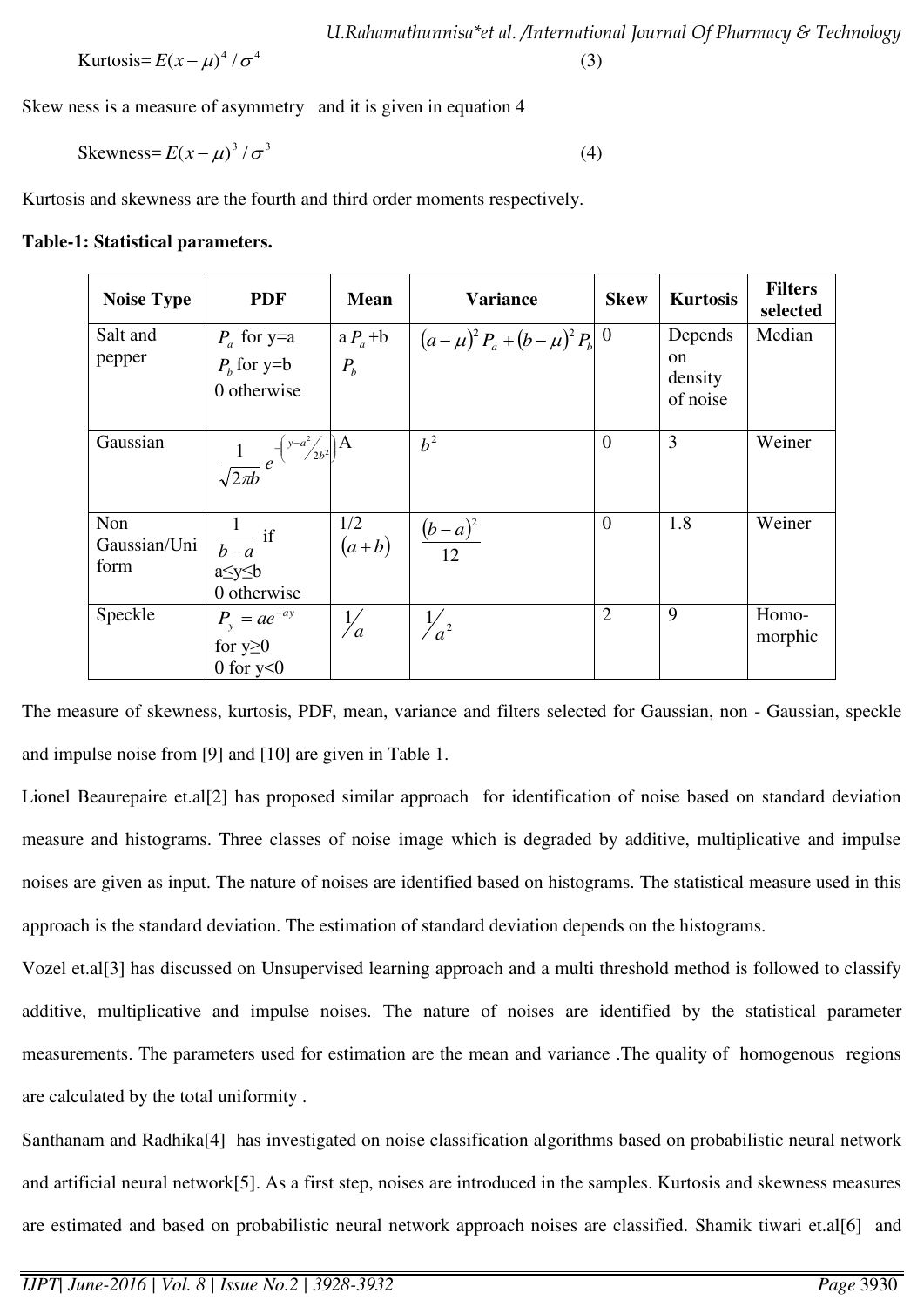*U.Rahamathunnisa\*et al. /International Journal Of Pharmacy & Technology*  Raina et.al[7] has made similar kind of experimentation for classifying noises with feed forward back propagation network and minimum distance classifier . Tsong-Yi Chen et.al[8] has investigated on noise classification based on spatial relation. Standard deviation is calculated as a measure.The pixels are compared with the neighbouring pixels with certain threshold to find out the noise.

The summarization of the video classification methods are given in Table 2

**Table-2: Summarization of classification techniques.** 

| Paper                         | <b>Classification technique</b> | <b>Statistical Measure</b>   |
|-------------------------------|---------------------------------|------------------------------|
| <b>Yixin Chen and Manohar</b> | Pattern classifier              | Kurtosis and Skewness        |
| Das[1]                        |                                 |                              |
| Lionel[2]                     | Based on histograms             | Standard deviation           |
| Vozel et.al $[3]$             | Unsupervised learning           | Multi Threshold              |
| Santhanam and Radhika[4]      | Probabilistic neural network    | Kurtosis and Skewness        |
| and $[5]$                     | and artificial neural network   |                              |
| Shamik tiwari et.al[6]        | Feed forward propagation        | Mean and Variance            |
|                               | network                         |                              |
| Raina et.al[7]                | Minimum distance classifier     | <b>Kurtosis and Skewness</b> |
| $Tsong-Yi$ Chen et.al[8]      | Based on Spatial relation       | <b>Standard deviation</b>    |

## **4. Conclusion**

The paper has examined various noise classification techniques and statistical measures used for identifying type of noises. The identified noise types has to be removed with necessary filters for the improvement of quality in video.

#### **References**

- 1. Yixin Chen, Manohar Das, "An Automated Technique for Image Noise Identification Using a Simple Pattern Classification Approach", Midwest Symposium on Circuits and Systems, 2007, pp. 819-822.
- 2. Lionel Beaurepaire, Kacem Chehdi, Benoit Voeel, "Identification of the nature of noise and estimation of its statistical parameters by analysis of local histograms", In: Proceedings of IEEE International conference on acoustics, speech and signal processing, vol. 4, 1997, pp. 2805-2808.
- 3. B. Vozel, K. Chehdi, L. Klaine, Vladimir V. Lukin, Sergey K. Abramov, "Noise identification and estimation of its statistical parameters by using unsupervised variational classification", In: Proceedings of IEEE international conference on acoustics, speech and signal processing, 2006, pp. 841- 844.